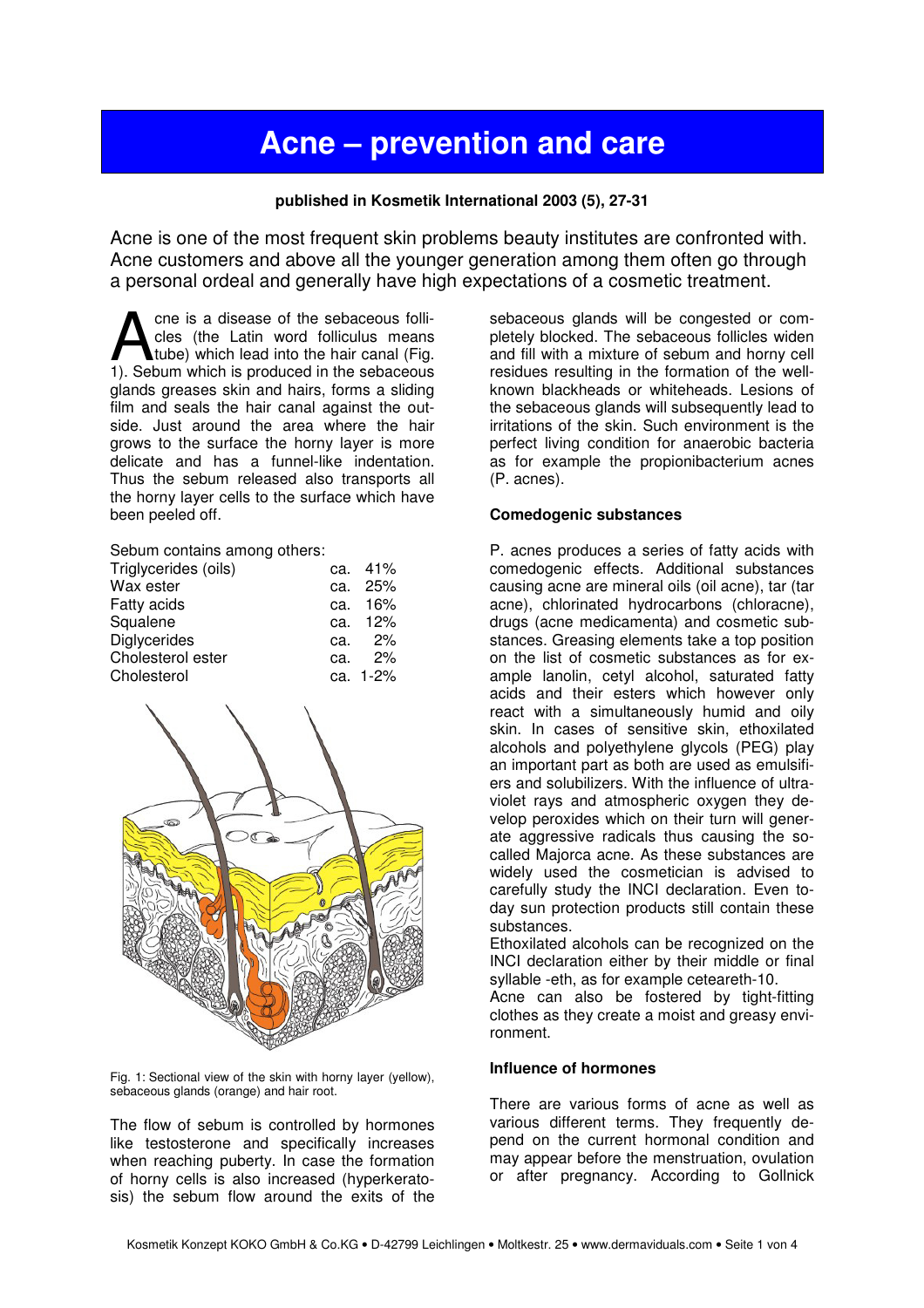(1993) four major factors are responsible for the development of acne:

- follicle hyperkeratosis
- sebaceous gland hyperplasia
- microbial hypercolonization
- inflammation and immune reaction

Furthermore, the genetic disposition, environmental influences and the mental condition play an important part. Naturally, the formation of comedones is specifically increased in areas with a higher density of sebaceous glands as for instance the face, decolleté area, the back and shoulders. The disease may develop minor or more serious symptoms and the WHO (World Health Organization) compiled a list with 10 different grades of acne.

Sebaceous gland hyperplasia may even develop on the elderly skin with isolated nodules of yellowish colour, mostly to be found on the front and cheeks of men with very oily skin. In general the frequency of acne cases decreases in the thirties with the exception of a certain group of women with a tendency to develop acne in this stage of life. Also in these cases a hormonal influence is assumed.

## **Linoleic acid and nutrition**

Acne vulgaris which is the most common form of acne, of grade 1 or 2 responds pretty well to topic linoleic acid products prescribed by dermatologists and also used in beauty institutes as preventive measures. Preparations with linoleic acid in combined form which simultaneously have a vehicle function are more effective in this connection. A very interesting supplier of linoleic acid for skin care purposes are liposomes and nanoparticles, i.e. cell-like structures which are only visible with the help of electron microscopes. The base substance of liposomes is phosphatidylcholine. Nanoparticles have an additional and very useful property: They are able to store and transport sensitive substances as for example vitamin A which also supports acne prevention.

Clinical studies show that specific liposomal concentrates without any additional active agents reduce the number of comedones by more than 60 % (Fig. 2) and the efflorescences by more than 70 % within a period of 28 days.

Whether the essential linoleic acid taken in with nutrition also has positive effects on acne is not yet proved as it is differently metabolized in the skin. Isolated studies show that the consumption of animal fats and chocolate products containing hydrogenated fats have a rather supporting influence on acne. Extended studies however will not permit any generalization here. It is undisputed though that a calorie reduction for overweight individuals may also decrease the production of sebum and androgen which will result in a general improvement of the symptoms.



Fig. 2: Reduction of acne vulgaris comedones [%] due to unilateral application of liposomal phosphatidylcholine after 14 and 28 days (Source: Nattermann Phospholipid GmbH); green: treated, blue: untreated

# **Dermatological treatment**

According to the developing factors of acne the dermatological treatment applies active agents which above all have

- sebum-liquefying
- sebum-suppressive
- keratosis-impeding
- anti-microbial
- anti-inflammatory
- immune-suppressive and
- regenerating

effects. Frequently the active agents have simultaneous effects. The phosphatidylcholine mentioned above which is rich in linoleic acid and can also be used in cosmetic products has sebum-liquefying, keratosis-preventive, lightly sebum-suppressive and regenerating effects for example. Several authors even describe an anti-bacterial effect regarding P. acnes.

In dermatological practices especially products with vitamin A-acid or other retinoids are applied for the treatment of hyperkeratosis. Azelaic acid also influences the cornification process while salicylic acid has keratolytic effects. Locally applied antibiotics like erythromycin or tetracycline for example are used in case of inflammations and also impede the growth of P. acnes.

Benzoyl peroxide also acts as an anti-bacterial substance. A hormone treatment for women with progesterone causes a sebum suppression. It is recommended to pay attention to the appropriate composition of base creams as well as the cosmetic products used in order to avoid counterproductive effects. Specifically emulsifiers and fatty substances may impede the healing process. More and more DMS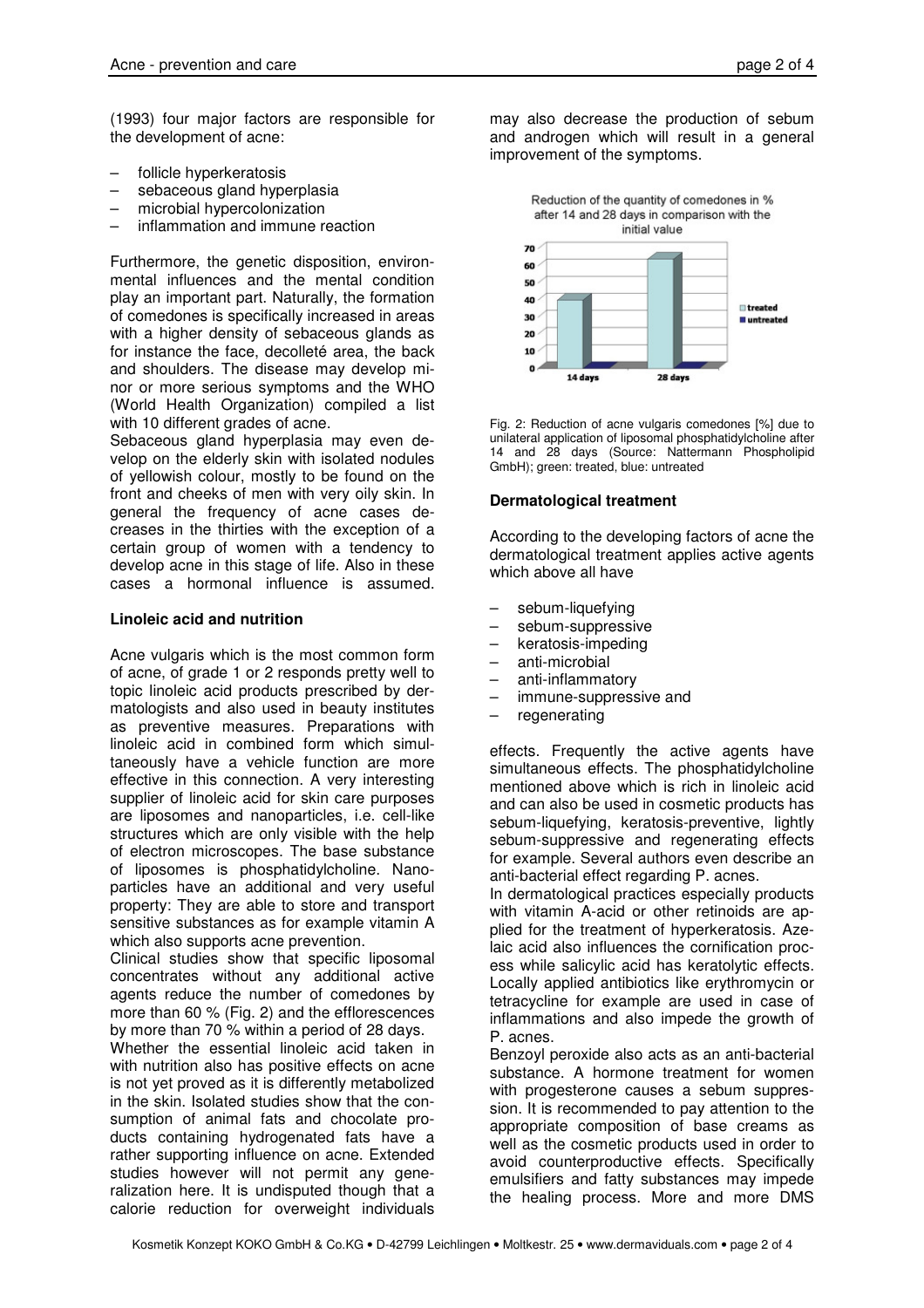bases are applied in dermatological products and individual pharmacy preparations as their composition and structures are similar to the skin (DMS = Derma Membrane Structure). A series of pharmaceutical active agents is also applied systemically.

A careful cleansing of acne foci accompanies the therapeutic treatment. Peelings may be very helpful in this respect as they facilitate an opening of the follicles. A light massage in combination with a peeling treatment may support the removal of congestions in the sebaceous glands.

Only experienced and well-trained personnel however should manually squeeze the comedones by applying light pressure. Optimal hygienic conditions and a competent cleansing technique are important preconditions. The individual treatment however depends on the specific acne symptoms. A close cooperation between dermatologist and cosmetician generally is indispensable in order to achieve best results.

Only physicians should be trusted with the treatment of acne. Beauty institutes however can offer competent assistance and support to accompany the treatment.

# **Cosmetic treatment**

In the beauty institute the pre-treatment of acne generally starts with hot steam (Vapozone) which causes the pores to dilate so that the following manual therapy may be performed in a very gentle way. Most of the Vapozone devices enable the cosmetician to work with essential oils like lavender or balm oil which have a soothing effect and support the well-being. As the mental condition also plays an important role in combination with skin problems an attractive atmosphere may be very helpful and relaxing. For acne forms like acne comedonica which will not develop any major inflammations and pustules a gentle peeling is recommended after the Vapozone treatment which also has a preventive influence on the formation of comedones if applied regularly. It is advised to choose peeling products which already have a skin-caring effect and simultaneously are free of comedogenic substances, minerals oils and emulsifiers. Minor acne scars and major cornifications may be treated by applying electric grinding accessories. In the dermatological practice permanent scars can also be attended or removed by dermabrasion, kryopeeling and injection techniques (funnel-shaped scars).

Mechanical peeling and massaging treatment should be avoided in cases of inflammatory manifestations like acne papulopustulosa in order to escape additional smear infections.

Instead of massaging it is advised to recur to manual lymph drainage.

A soothing and anti-inflammatory mask will complete the acne treatment in the beauty institute. Modular cosmetic product systems offer a variety of possibilities to individually adapt to the different forms of acne. Active agent concentrates (ampoules) can be combined with a cream base which is adapted to the sebum content of the skin. Active agent concentrates like D-panthenol, aloe vera and hyaluronic acid soothe the skin and reduce the skin reddening which resulted from the treatment.

In case of major cornifications, milia and scars a combination of a DMS base cream with a low fat content, vitamin A nanoparticles and liposome concentrate is recommended.

Healing earth can also be used as a base for masks especially for cases of seborrhoe oleosa. In contrast to cream bases they will completely be removed after about 20 minutes. In case of any inflammations diagnosed however the mask never should begin to dry. In this connection the mask is to be covered with moist compresses.

For the treatment of acne tarda which may develop around the age of 30 (see above), frequently is very persistent and shows a scaly and tense surface of the skin, masks and lotions containing nanoparticles have proved successful. Nanoparticles which contain natural phosphatidylcholine with a combined linoleic acid compensate the deficiencies which are characteristic for this type of acne. In contrast to liposomes, nanoparticles also contain higher amounts of fatty substances, a feature which perfectly corresponds to the requirements of the typical 30+ skin. It is essential to avoid mineral oils as they may also have comedogenic properties in addition to their occlusive effects.

# **Additional recommendations**

When cleansing acne skin it should be taken care (and this especially applies for the use at home) that only cleansing agents without refattening substances are used as those could cause counterproductive effects. Besides cleansing gels also liposomal lotions have proved successful in this field as they already transport linoleic acid with the above mentioned effects into the skin. It has to be added that the phosphatidylcholine of the liposomes also positively influences the scarring: existing scars are considerably softened.